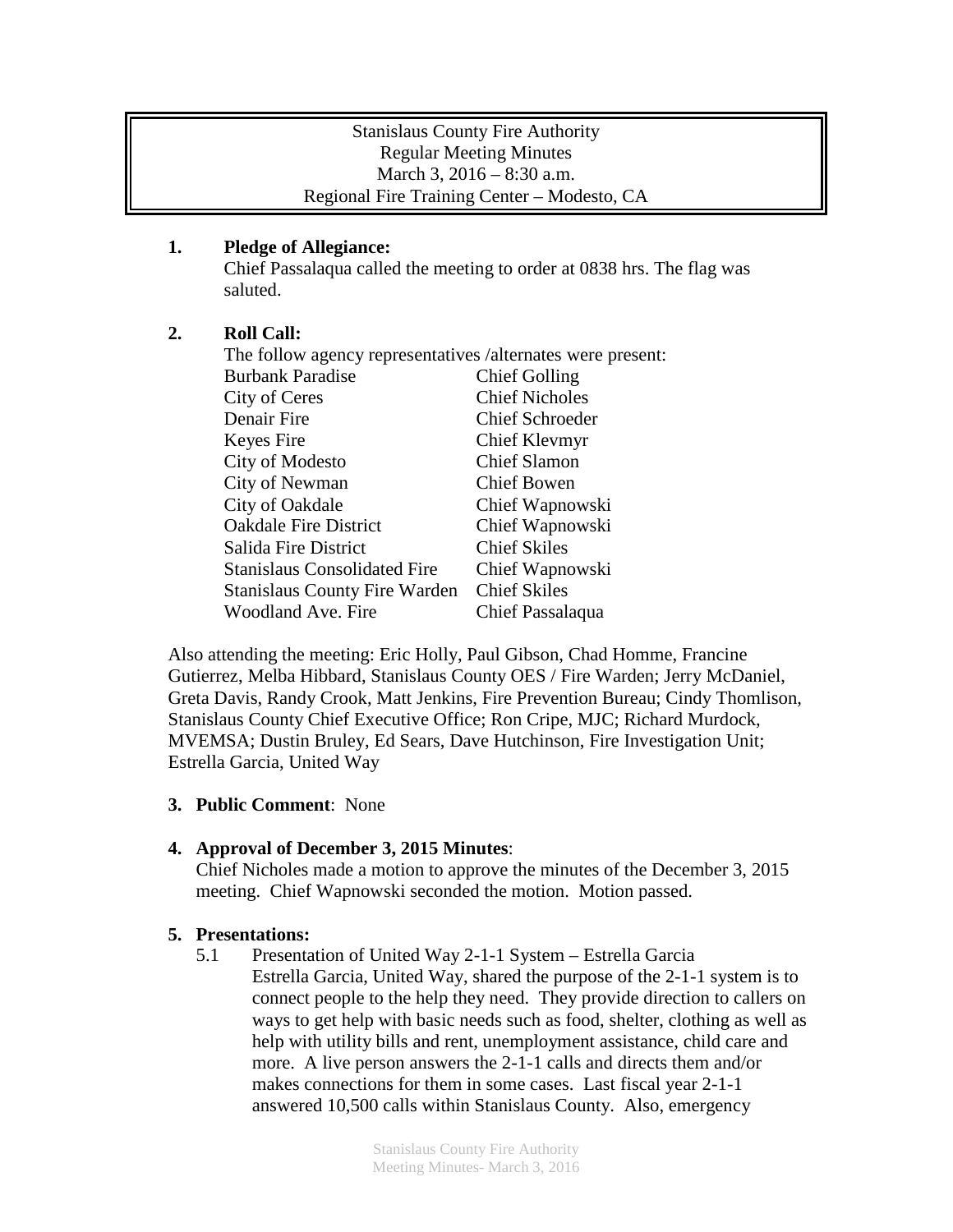information can be relayed to 2-1-1 and they will disburse specific instructions to callers as needed.

5.2 Presentation of Fire Radio System Enhancements, 2016 Frequency Reprogramming, and CAD/MDC Upgrades – Chad Homme Chad updated the group on the Diablo Grande project. The Homeowner Association had a system designed and is being installed at no financial impact to the County. Once the new equipment is installed, technicians will be working to get the other sites upgraded and simulcast up and operational. Reprogramming is in development as Chad works with CAL Fire on determining the changes for the 2016 fire season. While reprogramming radios, MDC's will also be reimaged with Windows 7 and new CAD upgrades. These units will have new software called ADIS which allows a remote upgrade once Stanislaus Regional 911 deploys CAD 2.0. Interference with Calaveras County Sheriff's Office on Command 3 continues. Those involved are working diligently to get this resolved.

# **6. Staff/Committee Reports**

# **6.1 Administrative Report**

Chief Skiles reported a letter will go to all fire departments and districts in May to request nominations of officers. Election of officers will be held at the June meeting.

### **6.2 Fire Investigation Report**

Dave Hutchinson reported a total of 121 investigations during the reporting period of November – January. There were 2 fatalities during this time. A full report was included in the packet.

### **6.3 Fire Prevention Report**

Chief McDaniel reported schools have been inspected and hotels/motels are anticipated to be completed by end of March. Progress is being made on Accela being fully functional. Several features are already in use. The ability to accept credit card payments in the field and at the counter is almost complete.

### **6.4 Fire Communication Report**

Chad Homme included his report in his 5.2 presentation.

### **6.5 Fire Training Report**

Ron Cripe stated a full report was included in the packet.